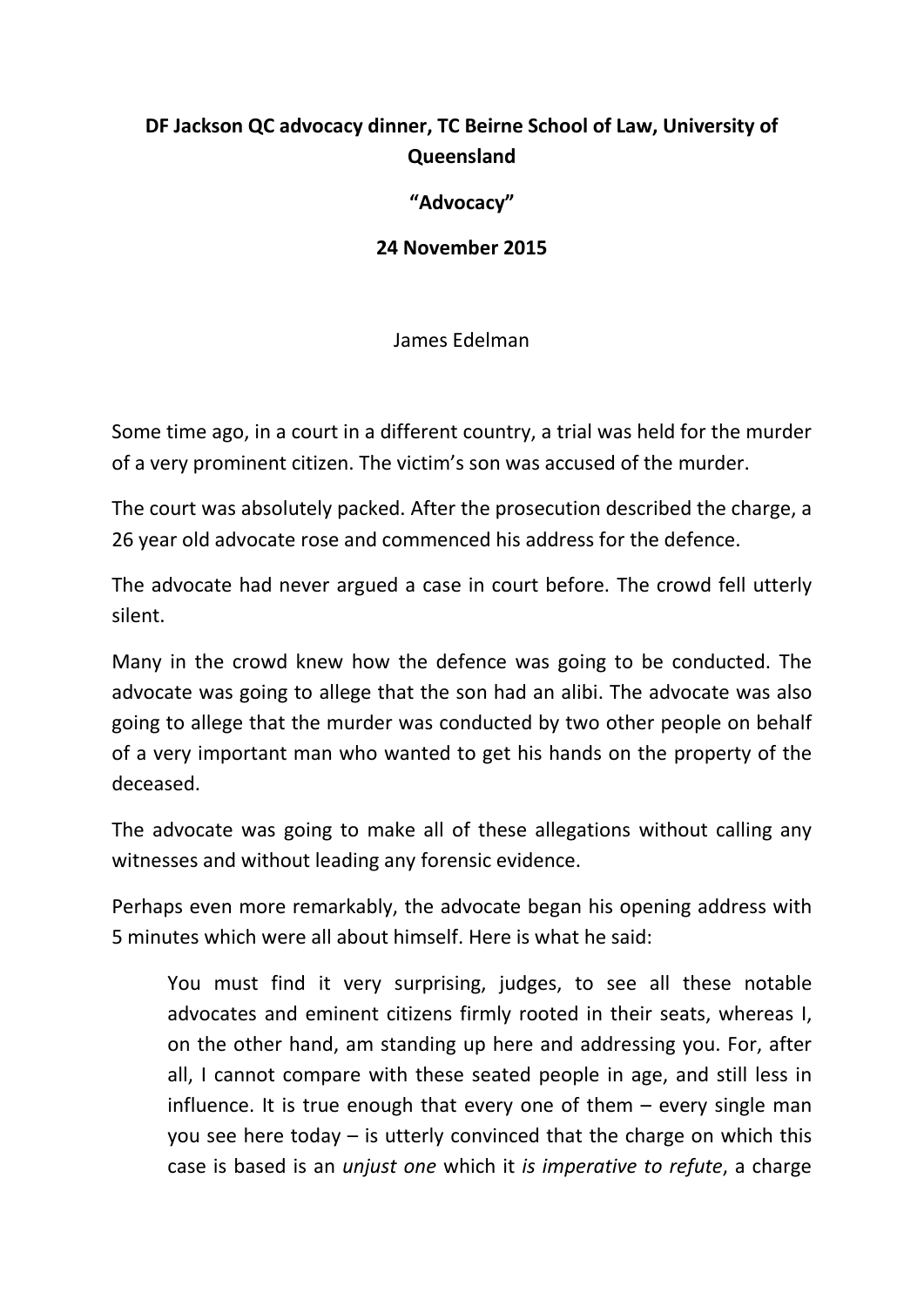which only an unprecedented act of criminality could ever have concocted.

Nevertheless, *they* do not actually venture to undertake the refutation themselves – owing to the hazardous times in which we live. They are here because they consider it their duty to be here. But they want to stay out of danger. And that is why they are keeping so quiet.

Do I imply by these words that I am a braver person than they are? Far from it. Or do I mean that I am more conscientious? No, I certainly don't covet that sort of praise – if it means diverting it from some else.

You may well ask then, what is my real motive in undertaking this defence, which the others were so reluctant to touch? Well, my motive was this. These men of whom I speak are important men of authority. If any of them had made a statement, and if anything in this statement had possessed political implications (a thing which would have been inevitable in a case like the present) then people would have made out that he was meaning a great deal more than he had actually intended to mean.

On the other hand, I can say every single thing that needs to be said. I can say it with the most complete freedom, without there being the slightest question of my speech becoming known or achieving publicity to the same degree. For the others are men of rank and position, and nothing they say can pass unnoticed; besides, they are of such ripe age and experience that no allowances will be made for the smallest indiscretion they may commit.

But my case is quite different. If I speak out of turn, either nobody will ever hear of it, because I am someone who has not even started his public career, or, if they do hear of it, they will pardon the lapse on the grounds of my youthful years …

Another reason why I accepted the commission is this … the approach to myself came from men whose friendship I regard as carrying enormous weight; I cannot forget all the services I have received from them, not to speak of the high positions they occupy in the state. The kindness they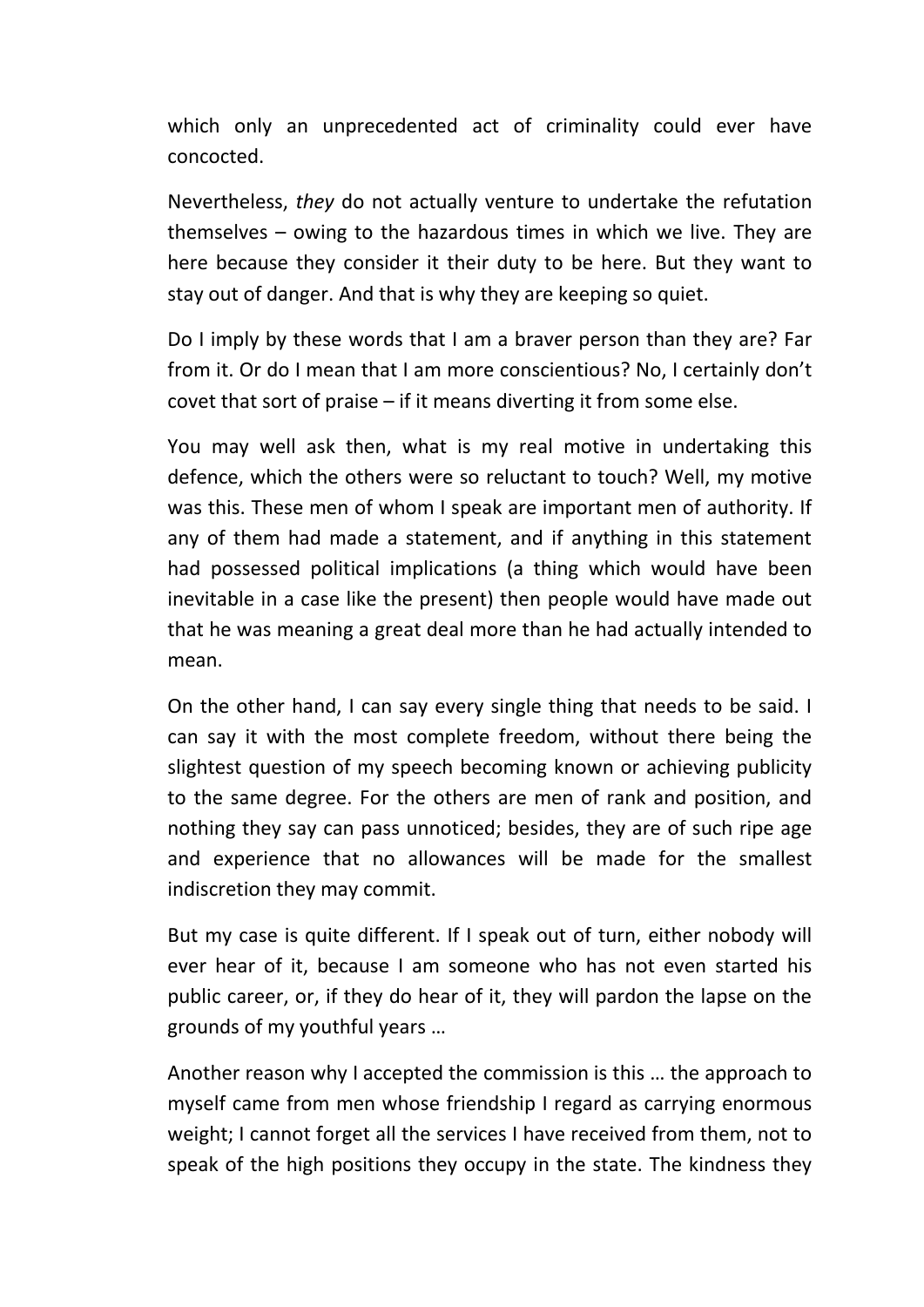have done me, as well as the importance of their rank, seemed to me too great not to disregard; and so I felt that I could not possibly ignore their wishes.

Those are the reasons why I agreed to undertake the defence. It is not a question of having been singled out as the most talented pleader. No, the point was that I was the person left over, the person who could plead with the least danger. To say that I was chosen in order to guarantee the best possible defence would not be the truth. I was chosen in order to ensure that he had any defence at all.

The first five minutes of his speech thus explained, with false but highly eloquent modesty, the reasons why this 26 year old advocate had acted so bravely in accepting this case of the unjustly accused defendant. He simultaneously lowered expectations of himself, referring to his youth and inexperience. At the same time, without much subtlety he pointed out his own bravery in a way that helped the son's case substantially.

Only then did he turn to the facts. The advocate's opening speech then continued for hours.

You will be aware that the trial was a very long time ago. No-one would ever open or run a criminal trial in that way today: (i) either to speak all about himself or herself or (ii) to run a trial by pure oratory skill and without evidence.

The trial was of Sextus Roscius in 80 BCE. Sextus Roscius had been accused by a senior supporter of the Consul, and dictator, Sulla during a time of great political unrest. Sextus Roscius was acquitted. And with that acquittal the young advocate, called Marcus Cicero, made his name.

\*\*\*

Those of you who were present at the first of these dinners in 2012, will recall the speech, published online, given by David Jackson QC in whose honour this evening is dedicated. Like Cicero, David has been, for many years, a leader of our Australian advocates. I might add, however, that I hope that when his career as an advocate eventually ends it will conclude in a different style from that of Cicero.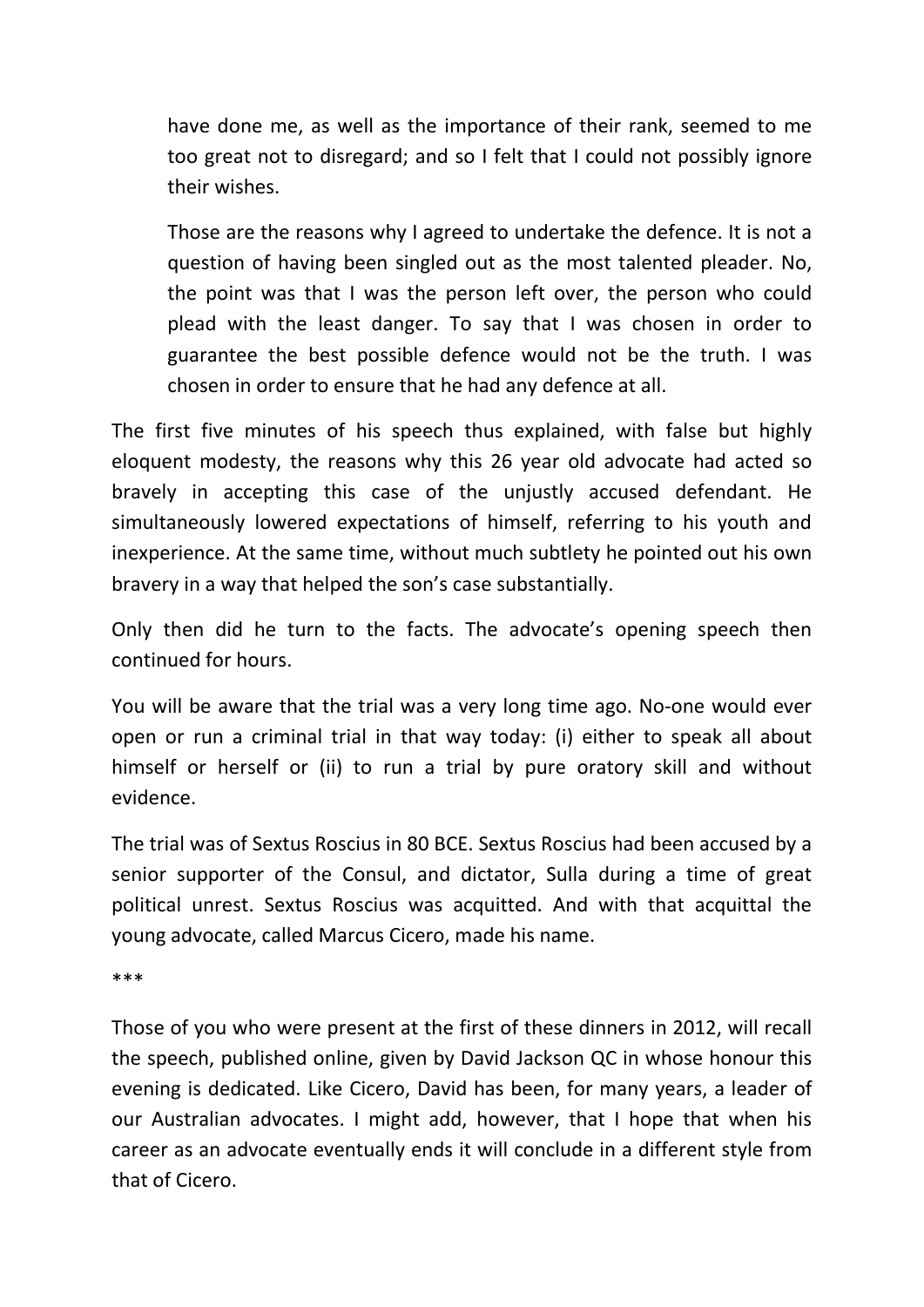When David gave his presentation in 2012, one of the important points he made concerned the fluid nature of advocacy. In the time in which he has been the leader of the Australian bar, the High Court, like the highest courts in many common law countries, has moved from almost prohibiting written submissions to having written submissions form the backbone of an appeal and sometimes also much of the flesh of the appeal.

With such dramatic changes in advocacy just in part of a lifetime, we should not be surprised by the great difference in the style of effective advocacy between 80 BC and today. In fact, even at a single point in time, advocacy that is effective before one court may be poor advocacy before another.

There are, however, at least three common themes all of which shine through Cicero's oration and, I believe, are consistent in all good advocacy. The first is the need for hard work. The second is the need for clarity. And the third is, on occasion, the need for bravery. It is impossible to read or watch the speeches of any truly great advocate without noticing these qualities.

Let me say something about each of those.

**First, as to hard work**, this is the foundation of all good advocacy. Lincoln's Gettysburg address lasted only a few minutes, but it went through many drafts, at least five of which survive as complete handwritten drafts. Its language drew from years of learning including resonances from the language of Pericles' funeral oration, perhaps one of the best orations ever given.

None of you this evening will be strangers to hard work. Your successes will have come from extremely hard work. The Jessup team, for example, in the largest and most competitive mooting competition in the world worked extremely hard for their success this year, including qualifying first in the intensely competitive Australian rounds, albeit ending at the hardest place – the semi-finals – in a split decision at the hands of a team that whose name I will not mention. In Jessup you will probably have encountered your first occasion of working not merely through one entire night, but through multiple nights, prior to submission of memorials.

I turn then to the **second element I have mentioned: clarity**. Let me tell you one story about that. Perhaps the greatest advocate at the English bar, Lord